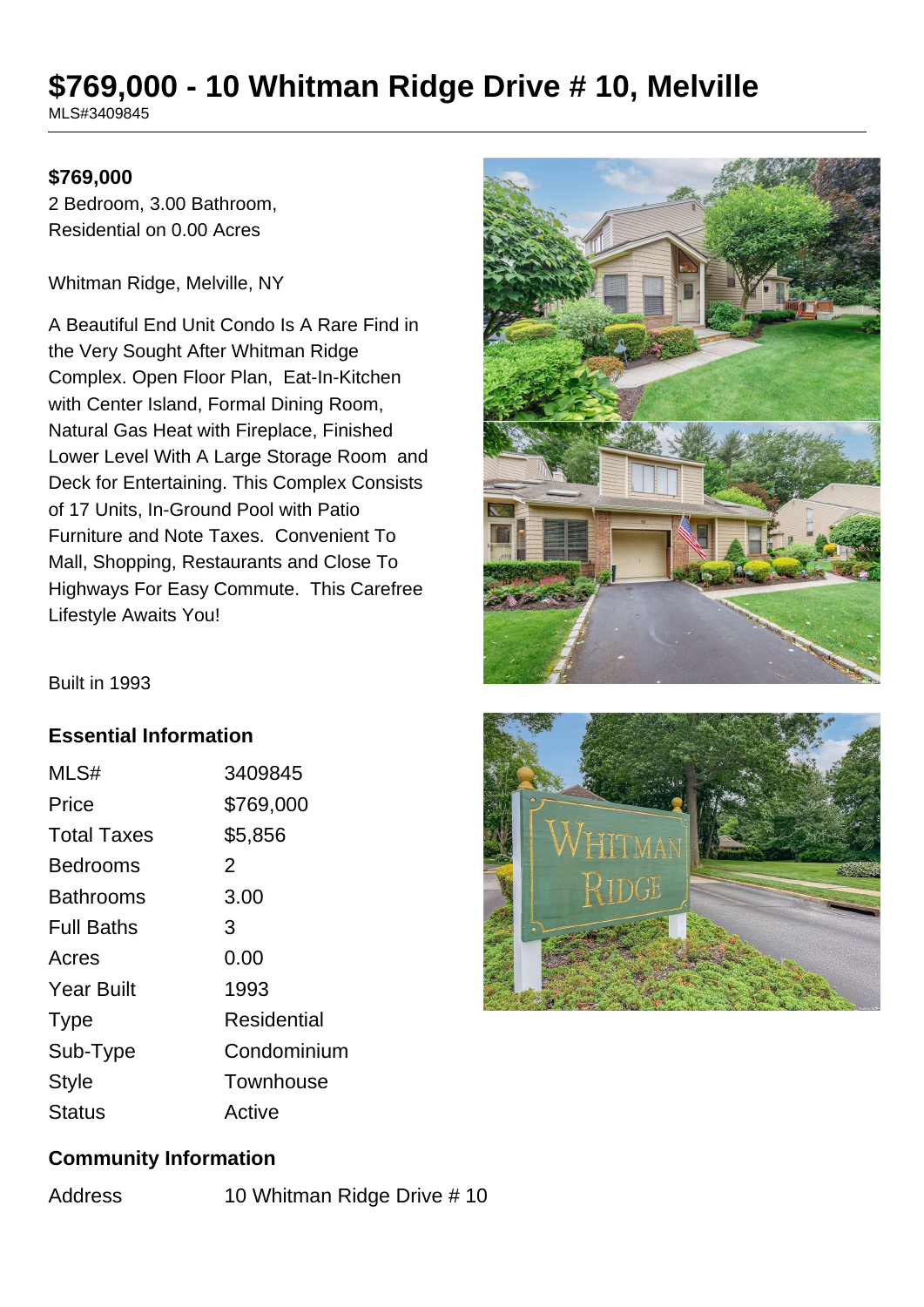| Subdivision  | Whitman Ridge  |
|--------------|----------------|
| City         | Melville       |
| County       | <b>Suffolk</b> |
| <b>State</b> | NΥ             |
| Zip Code     | 11747          |

#### **Amenities**

| <b>Features</b> | <b>Near Public Transit, Private</b>          |
|-----------------|----------------------------------------------|
| Parking         | Attached, 1 Car Attached, Private, On Street |
| # of Garages    |                                              |
| Garages         | Attached, 1 Car Attached, Private, On Street |
| View            | Open, Other                                  |
| Has Pool        | Yes                                          |
| Pool            | Inground Pool                                |

## **Interior**

| <b>Interior</b>          | <b>Wall To Wall Carpet</b>                                                                               |
|--------------------------|----------------------------------------------------------------------------------------------------------|
| <b>Interior Features</b> | Cathedral Ceiling(s), Eat-in Kitchen, Entrance Foyer, Living Room /<br>Dining Room, Master Bath, Storage |
| Appliances               | Dishwasher, Dryer, Freezer, Oven, Refrigerator, Washer                                                   |
| Heating                  | Natural Gas, Forced Air                                                                                  |
| Cooling                  | <b>Central Air</b>                                                                                       |
| Fireplace                | Yes                                                                                                      |
| # of Fireplaces          | 1                                                                                                        |
| # of Stories             | 2                                                                                                        |
| Has Basement             | Yes                                                                                                      |
| <b>Basement</b>          | Finished, Full                                                                                           |

### **Exterior**

| <b>Exterior</b>        | Frame, Cedar, Shake Siding              |
|------------------------|-----------------------------------------|
|                        | Exterior Features Sprinkler Lawn System |
| <b>Lot Description</b> | Near Public Transit, Private            |
| Construction           | Frame, Cedar, Shake Siding              |

# **School Information**

| <b>District</b> | South Huntington              |
|-----------------|-------------------------------|
| <b>Middle</b>   | Henry L Stimson Middle School |
| High            | Walt Whitman High School      |

## **Additional Information**